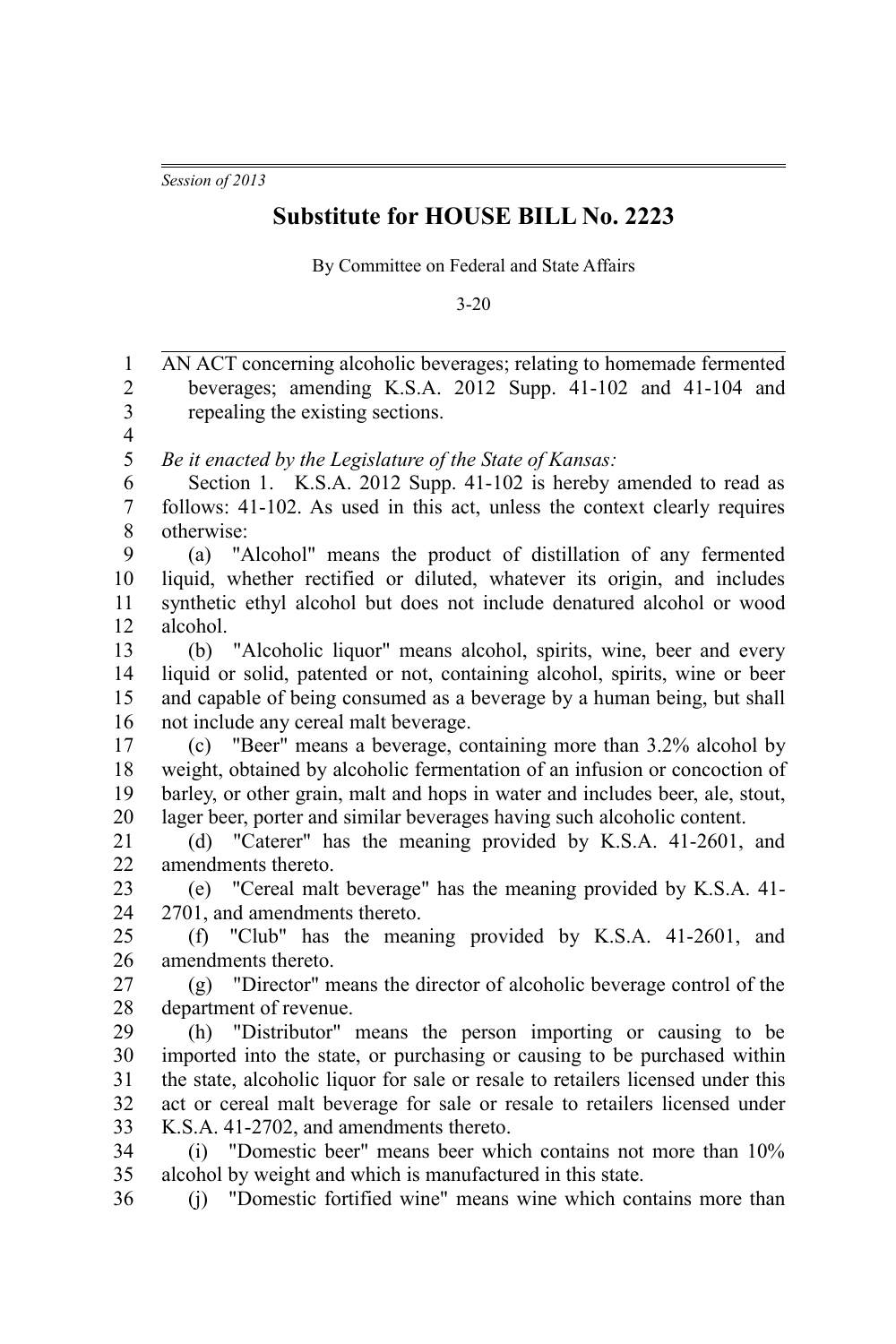1  $\mathcal{L}$  14%, but not more than 20% alcohol by volume and which is manufactured in this state.

(k) "Domestic table wine" means wine which contains not more than 14% alcohol by volume and which is manufactured without rectification or fortification in this state. 3 4 5

(l) "Drinking establishment" has the meaning provided by K.S.A. 41- 2601, and amendments thereto. 6 7

(m) "Farm winery" means a winery licensed by the director to manufacture, store and sell domestic table wine and domestic fortified wine. 8 9 10

*(n) "Guest" means a natural person who is known to the host and receives a personal invitation to an event conducted by the host. The term "guest" shall not mean a natural person who receives an invitation to an event conducted by the host when such invitation has been made available to the general public.* 11 12 13 14 15

(n) *(o)* "Manufacture" means to distill, rectify, ferment, brew, make, mix, concoct, process, blend, bottle or fill an original package with any alcoholic liquor, beer or cereal malt beverage. 16 17 18

(o) *(p)* (1) "Manufacturer" means every brewer, fermenter, distiller, rectifier, wine maker, blender, processor, bottler or person who fills or refills an original package and others engaged in brewing, fermenting, distilling, rectifying or bottling alcoholic liquor, beer or cereal malt beverage. 19 20 21 22 23

(2) "Manufacturer" does not include a microbrewery, microdistillery or a farm winery. 24 25

(p) *(q)* "Microbrewery" means a brewery licensed by the director to manufacture, store and sell domestic beer. 26 27

(q) *(r)* "Microdistillery" means a facility which produces spirits from any source or substance that is licensed by the director to manufacture, store and sell spirits. 28 29 30

31

(r) *(s)* "Minor" means any person under 21 years of age.

(s) *(t)* "Nonbeverage user" means any manufacturer of any of the products set forth and described in K.S.A. 41-501, and amendments thereto, when the products contain alcohol or wine, and all laboratories using alcohol for nonbeverage purposes. 32 33 34 35

(t) *(u)* "Original package" means any bottle, flask, jug, can, cask, barrel, keg, hogshead or other receptacle or container whatsoever, used, corked or capped, sealed and labeled by the manufacturer of alcoholic liquor, to contain and to convey any alcoholic liquor. Original container does not include a sleeve. 36 37 38 39 40

(u) *(v)* "Person" means any natural person, corporation, partnership, trust or association. 41 42

(v) *(w)* "Primary American source of supply" means the 43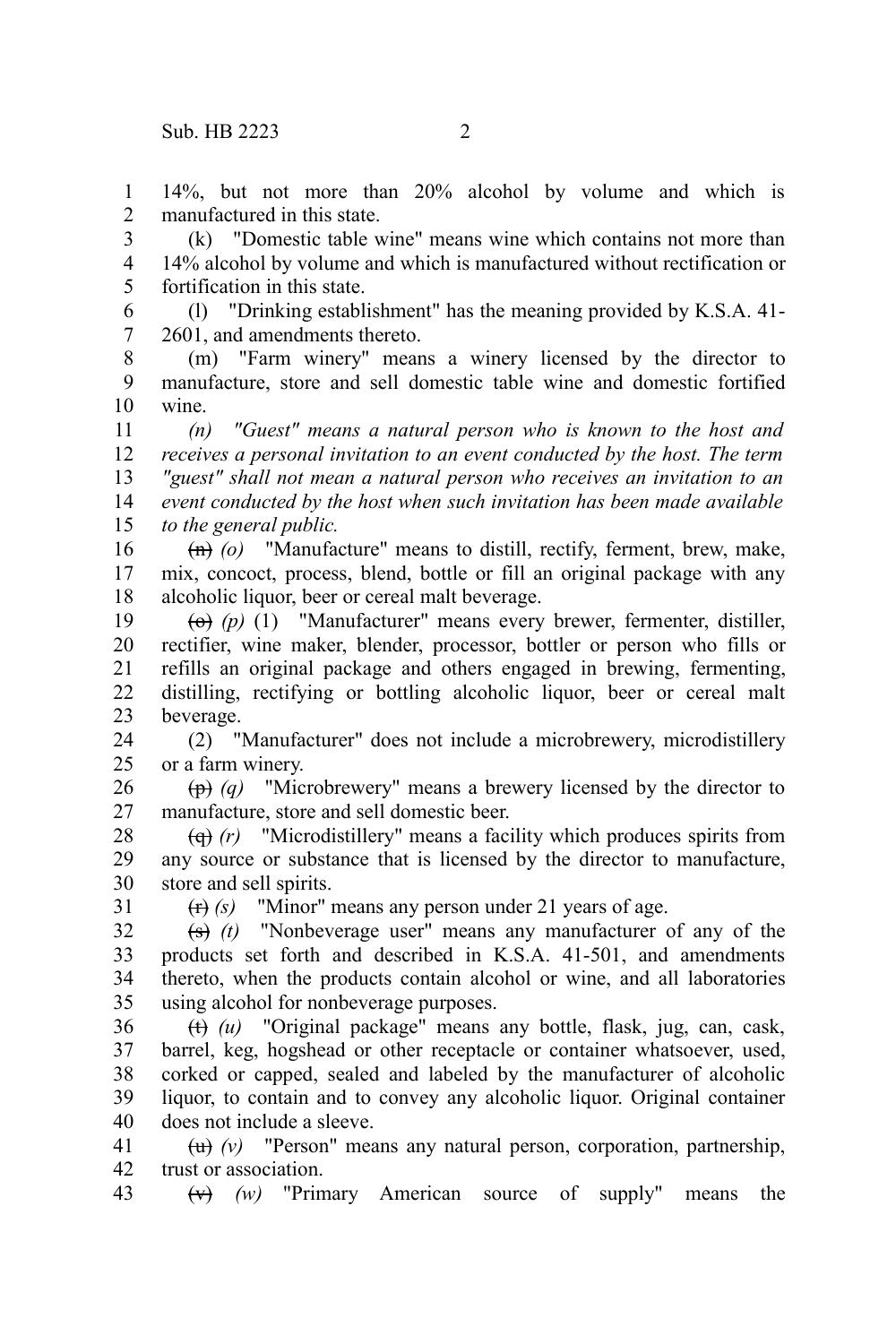manufacturer, the owner of alcoholic liquor at the time it becomes a marketable product or the manufacturer's or owner's exclusive agent who, if the alcoholic liquor cannot be secured directly from such manufacturer or owner by American wholesalers, is the source closest to such manufacturer or owner in the channel of commerce from which the product can be secured by American wholesalers. 1 2 3 4 5 6

 $(w)$  (x) (1) "Retailer" means a person who sells at retail, or offers for sale at retail, alcoholic liquors. 7 8

(2) "Retailer" does not include a microbrewery, microdistillery or a farm winery. 9 10

(x) *(y)* "Sale" means any transfer, exchange or barter in any manner or by any means whatsoever for a consideration and includes all sales made by any person, whether principal, proprietor, agent, servant or employee. 11 12 13 14

15

 $25$ 

(y) *(z)* "Salesperson" means any natural person who:

(1) Procures or seeks to procure an order, bargain, contract or agreement for the sale of alcoholic liquor or cereal malt beverage; or 16 17

(2) is engaged in promoting the sale of alcoholic liquor or cereal malt beverage, or in promoting the business of any person, firm or corporation engaged in the manufacturing and selling of alcoholic liquor or cereal malt beverage, whether the seller resides within the state of Kansas and sells to licensed buyers within the state of Kansas, or whether the seller resides without the state of Kansas and sells to licensed buyers within the state of Kansas. 18 19 20 21 22 23 24

(z) *(aa)* "Secretary" means the secretary of revenue.

 $(aa)$  *(bb)* (1) "Sell at retail" and "sale at retail" refer to and mean sales for use or consumption and not for resale in any form and sales to clubs, licensed drinking establishments, licensed caterers or holders of temporary permits. 26 27 28 29

(2) "Sell at retail" and "sale at retail" do not refer to or mean sales by a distributor, a microbrewery, a farm winery, a licensed club, a licensed drinking establishment, a licensed caterer or a holder of a temporary permit. 30 31 32 33

(bb) *(cc)* "To sell" includes to solicit or receive an order for, to keep or expose for sale and to keep with intent to sell. 34 35

(cc) *(dd)* "Sleeve" means a package of two or more 50-milliliter (3.2 fluid-ounce) containers of spirits. 36 37

(dd) *(ee)* "Spirits" means any beverage which contains alcohol obtained by distillation, mixed with water or other substance in solution, and includes brandy, rum, whiskey, gin or other spirituous liquors, and such liquors when rectified, blended or otherwise mixed with alcohol or other substances. 38 39 40 41 42

(ee) *(ff)* "Supplier" means a manufacturer of alcoholic liquor or cereal 43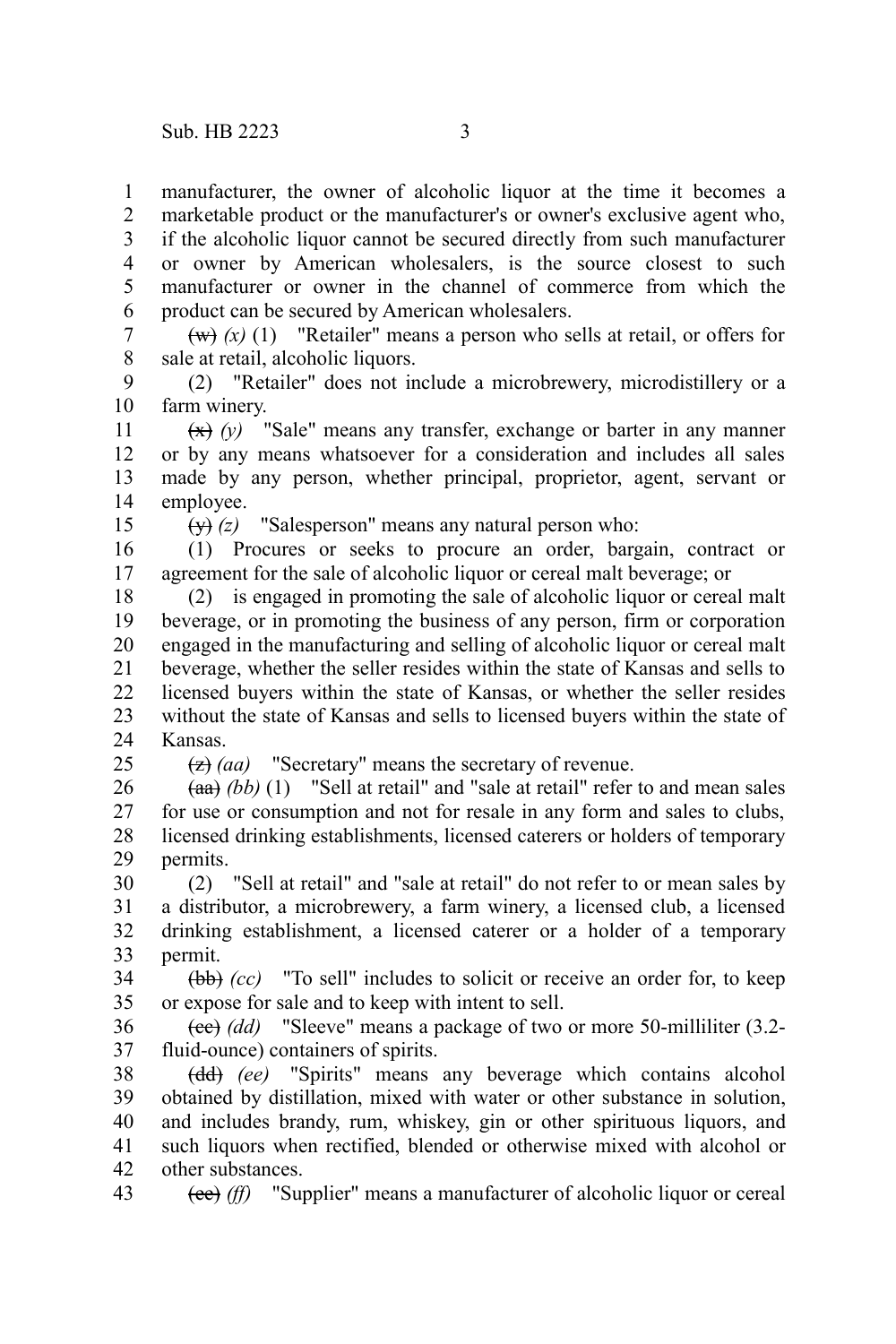malt beverage or an agent of such manufacturer, other than a salesperson. 1

(ff) *(gg)* "Temporary permit" has the meaning provided by K.S.A. 41- 2601, and amendments thereto. 2 3

(gg) *(hh)* "Wine" means any alcoholic beverage obtained by the normal alcoholic fermentation of the juice of sound, ripe grapes, fruits, berries or other agricultural products, including such beverages containing added alcohol or spirits or containing sugar added for the purpose of correcting natural deficiencies. 4 5 6 7 8

Sec. 2. K.S.A. 2012 Supp. 41-104 is hereby amended to read as follows: 41-104. No person shall manufacture, bottle, blend, sell, barter, transport, deliver, furnish or possess any alcoholic liquor for beverage purposes, except as specifically provided in this act, the club and drinking establishment act or article 27 of chapter 41 of the Kansas Statutes Annotated, *and amendments thereto,* except that nothing contained in this act shall prevent: 9 10 11 12 13 14 15

(a) The possession and transportation of alcoholic liquor for the personal use of the possessor, the possessor's family and guests except that the provisions of K.S.A. 41-407, and amendments thereto, shall be applicable to all persons; 16 17 18 19

(b) the making of wine, cider or beer by a person from fruits, vegetables or grains, or the product thereof, by simple fermentation and without distillation, if it is made solely for the use of the maker and*,* the maker's family*, guests and judges at a contest or competition of such beverages, provided, the maker receives no compensation for producing such beverages or for allowing the consumption thereof*; 20 21 22 23 24 25

(c) any duly licensed practicing physician or dentist from possessing or using alcoholic liquor in the strict practice of the medical or dental profession; 26 27 28

(d) any hospital or other institution caring for sick and diseased persons, from possessing and using alcoholic liquor for the treatment of bona fide patients of such hospital or institution; 29 30 31

(e) any drugstore employing a licensed pharmacist from possessing and using alcoholic liquor in the compounding of prescriptions of duly licensed physicians; 32 33 34

(f) the possession and dispensation of wine by an authorized representative of any church for the purpose of conducting any bona fide rite or religious ceremony conducted by such church; or 35 36 37

(g) the sale of wine to a consumer in this state by a person which holds a valid license authorizing the manufacture of wine in this or another state and the shipment of such wine directly to such consumer, subject to the following: (1) The consumer must be at least 21 years of age; (2) the consumer must purchase the wine while physically present on the premises of the wine manufacturer; (3) the wine must be for the consumer's personal 38 39 40 41 42 43